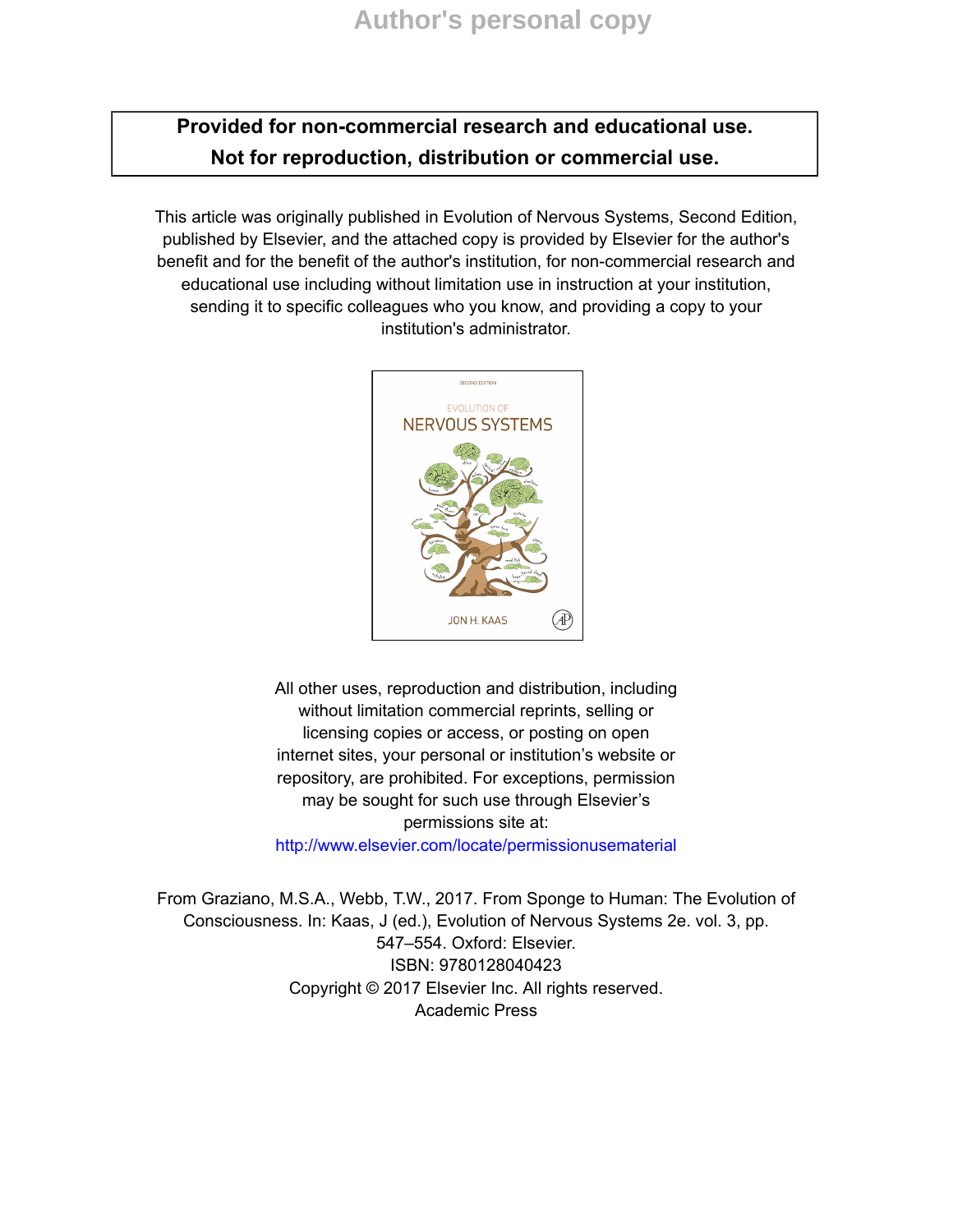## 3.29 From Sponge to Human: The Evolution of Consciousness

MSA Graziano and TW Webb, Princeton University, Princeton, NJ, United States

2017 Elsevier Inc. All rights reserved.

| 3.29.1            | <b>Introduction</b>                                                    | 547 |
|-------------------|------------------------------------------------------------------------|-----|
| 3.29.2            | <b>Early Evolution of Attention</b>                                    | 547 |
| 3.29.3            | <b>The Attention Schema</b>                                            | 548 |
| 3.29.4            | The Relationship Between the Attention Schema and Conscious Experience | 549 |
| 3.29.5            | <b>Testing Whether Awareness Is the Internal Model of Attention</b>    | 551 |
| 3.29.6            | <b>Attributing Awareness to Others</b>                                 | 552 |
| 3.29.7            | <b>Summary: What Living Things Are Conscious?</b>                      | 553 |
| <b>References</b> |                                                                        | 554 |

### Abstract

The attention schema theory is a proposed explanation for the brain basis of conscious experience. The theory is mechanistic, testable, and supported by at least some preliminary experiments. In the theory, subjective awareness is an internal model of attention that serves several adaptive functions. This chapter discusses the evolution of consciousness in the context of the attention schema theory, beginning with the evolution of attentional mechanisms that emerged more than half a billion years ago and extending to human consciousness and the social attribution of conscious states to others.

### 3.29.1 Introduction

Recently we proposed the attention schema theory, one possible explanation for how the brain constructs a subjective, conscious experience (Graziano, 2013, 2014; Graziano and Kastner, 2011; Graziano and Webb, 2014; Kelly et al., 2014; Webb and Graziano, 2015; Webb et al., 2015). To many people, consciousness is the total of what is in one's mind: memories, thoughts, decisions, and sensory perceptions. In that perspective, explaining consciousness is a matter of explaining how the brain processes a variety of information—not an easy problem to solve, but also not a fundamental mystery. However, by conscious experience we mean something else. We are not attempting to explain the content of consciousness, but instead how one gets to be conscious of that content. In today's information world, there is no mystery about how a machine can have memories, make decisions, process sensory information, contain self-information, and so on. The mystery is how the brain can have a subjective conscious experience of anything at all. The attention schema theory explains how the brain can have a conscious experience and how conscious experience is adaptive. The theory is conceptually simple, but is so far removed from how most people have considered the problem of consciousness that it is a challenge to explain. The present chapter takes an evolutionary perspective to explain this theory in a step-by-step manner.

### 3.29.2 Early Evolution of Attention

In the attention schema theory, consciousness evolved gradually with no sharp beginning and has precursors that go deep into evolutionary time. We start the discussion with the origin of attention (see Fig. 1). At the simplest level, attention is the selective enhancement of some signals over others such that neural processing resources are strategically deployed. Attention probably appeared very early in animal evolution, beginning in some form just after the emergence of the nervous system.

Sponges have no nervous system and according to genetic analysis may have diverged from other animals 700 million years ago or even earlier (Erwin et al., 2011). The hydra, a small relative of jellyfish, has perhaps the simplest nervous system known—a nerve net that, when stimulated anywhere, evokes a generalized response (Bode et al., 1988). Hydras apparently have little or no selective enhancement of some signals over others. The split between the ancestors of hydras and other animals may also have been as early as 700 million years ago (Erwin et al., 2011) although others suggest it is closer to 600 million years ago (Budd, 2008). Given these points of reference, nothing like attention was likely to have been present before about 700 million years ago.

Competition among neuronal signals is one of the most fundamental properties of networks of neurons. The selection of some winning signals that rise in strength and suppress other signals is a natural outcome of the interplay between excitatory input and lateral inhibition among neurons (Desimone and Duncan, 1995; Hadeler, 1974). This selective signal enhancement, therefore, should be expected in almost all animals that have nervous systems, and this appears to be the case. For example, in a classic finding, the crab eye selectively enhances visual edges and borders (Barlow and Fraioli, 1978). Crabs are arthropods, a phylum of animals believed to have diverged from the ancestors of vertebrates as early as 650 million years ago (Erwin et al., 2011). Therefore the ability for nervous systems to selectively enhance some signals over others may have appeared before the split between vertebrates and arthropods occurred.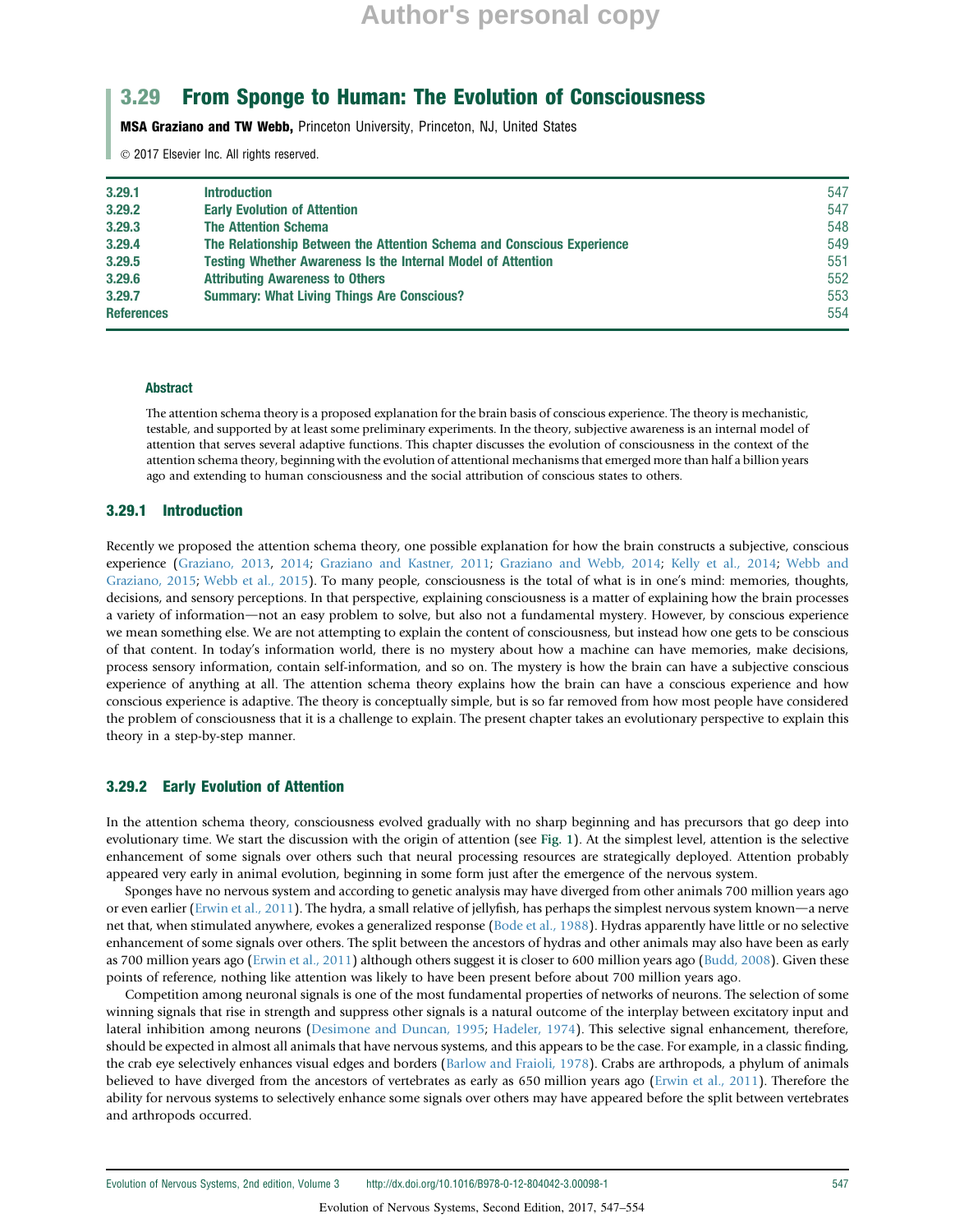

Figure 1 Some aspects of the evolution of attention. In the attention schema theory, awareness evolved as an adjunct to attention, and therefore the evolution of attention is informative about the evolution of awareness. Sponges have no nervous systems. Hydras have a nervous system but little or no competition among neural signals and therefore nothing resembling attention. Arthropods have neuronal competition and selective signal enhancement, arguably a simple type of attention. Vertebrates such as fish have a centralized control of attention through the optic tectum. Reptiles, mammals, and birds have a centralized control of attention through a structure called the wulst in reptiles and birds and the cortex in mammals. Awareness as humans typically conceptualize it may be limited to this last group (shown in red).

The selective enhancement of signals, such as in the eye of the crab, could be thought of as a simple form of sensory attention occurring in local networks. A more complex form of attention contains another component, the ability to control that selective signal enhancement centrally: the top-down control of attention. One of the main structures that control attention in the vertebrate brain is the optic tectum (in mammals called the superior colliculus). This central brain structure integrates information from many senses and helps transform that input into complex, coordinated movement (Stein and Meredith, 1993). It emphasizes what is sometimes called overt attention, or movements that orient the eyes, head, and body toward salient stimuli. The optic tectum is found in all vertebrates in which it has been studied, including lampreys, fish, amphibians, reptiles, mammals, and birds. Therefore, it probably first evolved near the beginning of vertebrate evolution. Fossil and genetic evidence suggests that vertebrates may have emerged as a group around 520 million years ago (Erwin et al., 2011), suggesting that the central control of attention in vertebrates is extremely old, dating back to around the Cambrian explosion.

In mammals, layered over the collicular control of attention is a cortical control system. Almost all experimental work on attention focuses on the cortical control of attention in mammals, especially primates (Beck and Kastner, 2009). Mammals diverged from other animals with the evolution of synapsids around 300 million years ago (Kemp, 2005). Yet the origins of the cortex probably date back before that split. Birds and reptiles have a structure thought to be homologous to the mammalian cortex (Medina and Reiner, 2000), although its role in attentional control is unknown. Given these evolutionary relationships, it appears that the cortical control of attention may have begun at least 300 million years ago, or possibly longer.

Given this timeline, it is clear that attention is not a recent evolutionary phenomenon. It is extremely old and has evolved gradually. Selective signal enhancement probably appeared with the emergence of neurons more than half a billion years ago. Central control of attention through the optic tectum probably appeared with the evolution of vertebrates, about half a billion years ago. The cortical control of attention may have begun to emerge around or even before the origin of mammals, 300 million years ago.

### 3.29.3 The Attention Schema

A fundamental principle of control theory is that any effective control system needs an internal model of the thing to be controlled (Camacho and Bordons Alba, 2004). For example, the brain contains a body schema, an internal model of the body, used to help control movement (Graziano and Botvinick, 2002; Scheidt et al., 2005; Wolpert et al., 1995). This principle of an internal model has been helpful in designing guidance systems for robotic arms. Control of a physical body, however, is only one application. The same principle applies to the control of any complex dynamic process, such as the control of temperature and airflow in a building or the control of traffic in a city. All of these control systems can be enhanced by including an internal model of the thing being controlled. The model must capture the dynamics, the present state, the possible future states, and the likely consequences. When that internal model makes errors, the control system is impaired. For example, it becomes less stable and more affected by external perturbations.

In the attention schema theory, to control attention effectively the brain must contain an attention schema. The attention schema is a constantly updated set of information that provides an approximate description of attention—of the basic properties of attention, of how it shifts, of the spatial and temporal dynamics of those shifts, and of the many consequences of a shift in attention to behavior and memory. We argue that an attention schema must have evolved along with attention itself. Any nervous system that has an ability to control attention should have at least some simple internal model of attention. Some form of attention schema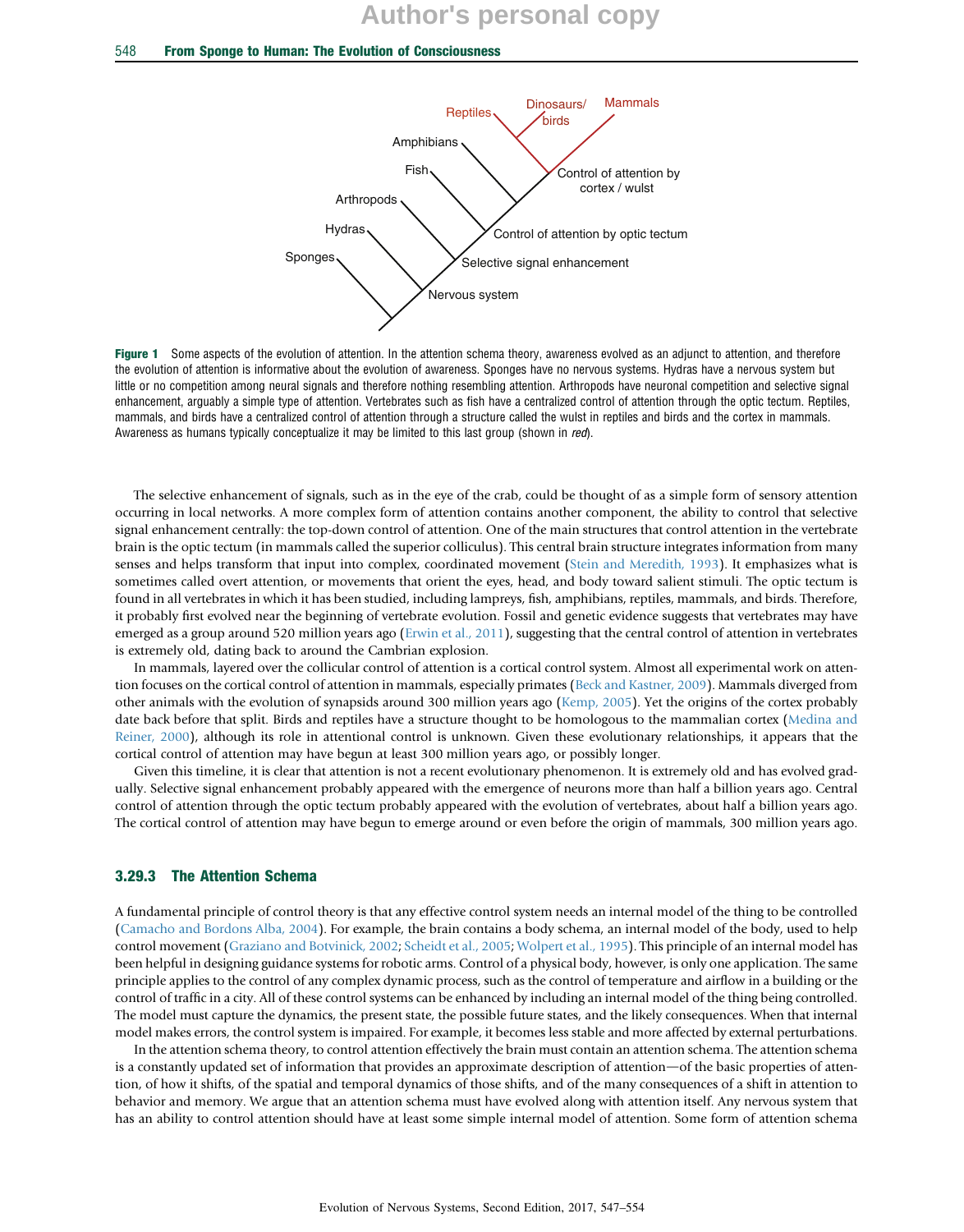would therefore have been present from almost the beginning of the evolution of the nervous system more than half a billion years ago and should be present in almost every animal that has a nervous system.

There may be many different variants of attention schema implemented in different ways depending on the type of nervous system. There may even be several attention schemas within one brain. For example, in primates, there might be one internal control model associated with the collicular control of attention and a different internal control model associated with the cortical control of attention. These different forms of attention schema might contain very different information, model attention at different levels of detail or accuracy, and operate at different timescales. An internal model related to the colliculus might be more involved in modeling immediate, overt attention (the orienting of eyes, head, and body toward sensory stimuli). In contrast, an internal model related to the cortical control of attention might model a richer set of attentional phenomena including not just overt but also covert attention; attention not just to sensory signals but also to internal signals such as recalled memories and thoughts that are momentarily in the focus of attention; using attention not just to drive a stereotyped behavioral reaction but to coordinate more flexible, context-specific responses; and using attention to help store information in memory so that it can potentially shape distant future behavior. An attention schema that usefully models cortical attention would need to model these many subtle dynamics and consequences.

In the attention schema theory, the attention schema is central to conscious experience. It would not be correct, however, to suppose that every animal with an attention schema has a humanlike consciousness. The relationship between the attention schema and conscious experience is complex, probably evolved gradually, and depends on the specific mixture of information contained within the attention schema, as discussed in the next section.

#### 3.29.4 The Relationship Between the Attention Schema and Conscious Experience

Fig. 2 illustrates the relationship between the attention schema and conscious experience in the human brain. The person in Fig. 2 is looking at an apple. His brain contains internal models of the main components of the scene. Three internal models are shown.

First, the brain contains an internal model of the visual stimulus. This internal model is a complex set of information constructed in the visual system. It includes information about shape, color, size, location, texture, and other useful features of the stimulus. The internal visual model is not perfectly accurate. The borders are exaggerated. Color is an artificial construct of the brain that roughly represents the more complex reality of a reflectance spectrum. The internal model of the apple is in this sense schematic. It is simplified. It is an incomplete, but efficient and useful set of information about the apple. It is a caricature. It is constantly recomputed as new information arrives.

This brain also contains a model of the self. The self-model is again a set of information constructed in the brain. It includes information about the physical self—the body schema, the brain's internal model of the configuration and movement of the body. It also includes information from biographical memories and general information about personality and identity and goals. The self-model is really more a collection of many models at many levels and probably spans many brain networks.

Finally, the brain diagrammed in Fig. 2 contains an internal model of the attentive relationship between the self and the apple. Like all internal models in the brain, this attention schema contains incomplete information. It is a schematic description. It may contain inaccurate, abstracted information, much like color information is an inaccurate, abstracted description of the reflectance spectrum of an object. It might describe attention in a very general or fuzzy way as a mental possession of something, reflecting the reality that attention involves a deep computational processing of information. It might describe attention as a mysterious ingredient that enables one to react to things and remember things. It might describe attention as an essence located inside oneself. It



Figure 2 The main components of the attention schema theory. The person's brain has an internal model of the self, an internal model of the apple, and a third internal model, a model of the attentive relationship between the self and the apple. Attention here refers to the brain mechanistically focusing its processing resources on the apple. The internal model of attention describes that computational relationship in an abstracted, schematic manner. It describes something impossible and physically incoherent, a caricature of attention, subjective awareness. This brain insists that it has subjective awareness because it is captive to the incomplete information in its internal models.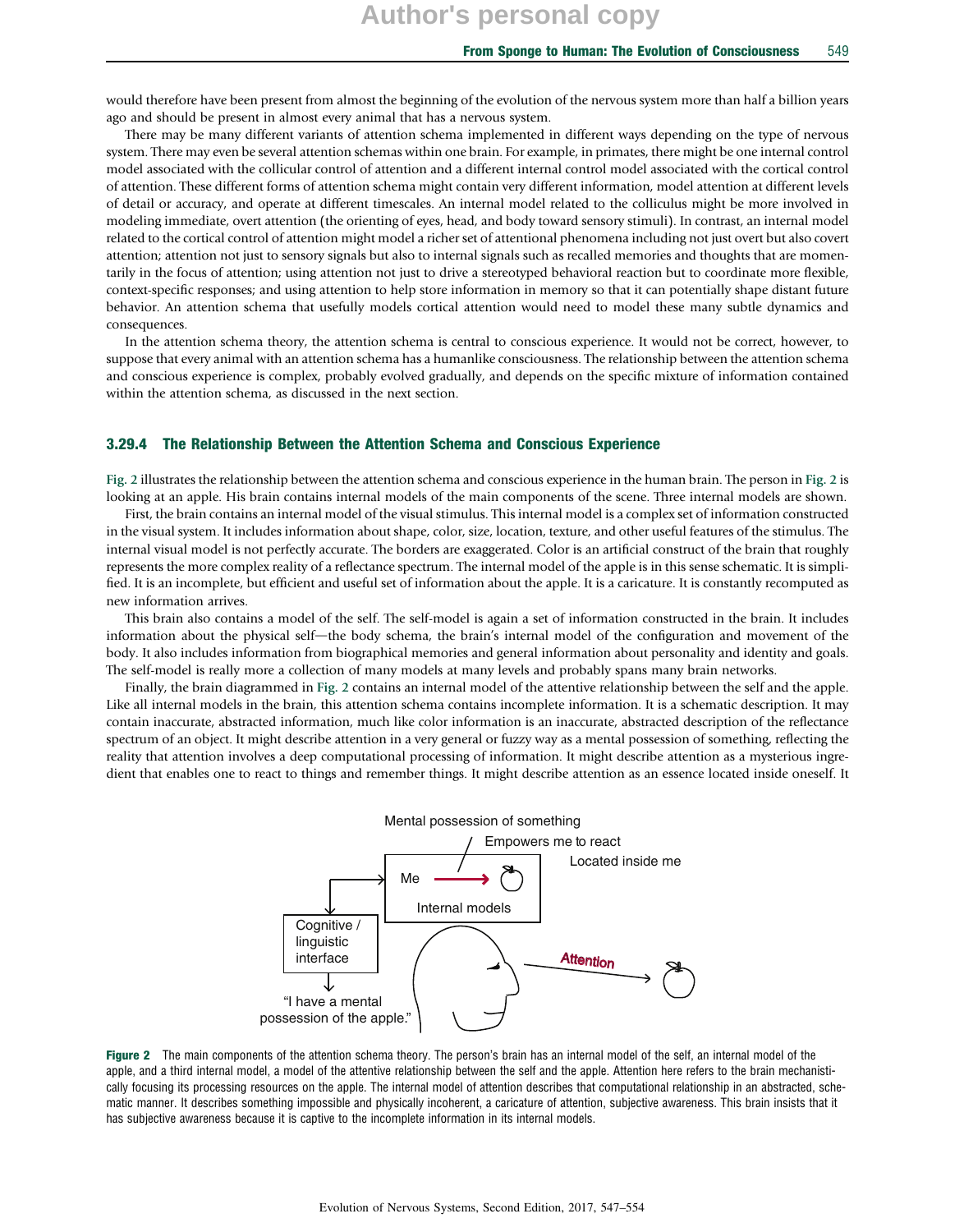#### 550 From Sponge to Human: The Evolution of Consciousness

might contain other general, abstracted, imprecise information about attention. But this internal model would be silent about the physical mechanisms of attention—the neurons, synapses, and electrochemical signals that the brain has no need to know about.

The three internal models diagrammed in Fig. 2, a model of the apple, of the self, and of the attentive relationship between them, form a larger, overarching internal model, a set of information that captures the moment. It is the brain's simulation of the world and of the important items and events in the world at that moment. That simulation is not accurate. It does not provide a technically precise description of a brain focusing computational resources on the visual signal of an apple. Instead it provides a caricature, a distorted, simplified version of reality. In that simulation, there is a self; there is an apple; and the self has a nonphysically describable mental possession of the apple.

Fig. 2 shows another component, the "cognitive/linguistic interface." Because this is a human brain, we can query it linguistically to probe its capability. One could think of this component as a search engine. If we ask it a question, the search engine takes in the question, searches the database of the internal models, and on the basis of the available information answers the question.

We ask, "What's in front of you?"

The search engine, accessing the internal models, finds an answer. "An apple."

We probe deeper and ask, "What are the properties of the apple?"

The search engine can obtain that information as well. "It's red, round, sharper at the bottom, rounder at the top, has a stem," and so on. The search engine cannot convey every detail of the rich visual internal model, but it can abstract basic information from it and report that information.

We ask, "What are you?"

It has access to that information in its self-model. It says, "I'm a person."

Again we ask for details. "Tell us more about yourself."

It says, "I'm so tall, so wide, I can move in this and that way, I'm friendly, I come from Buffalo," and so on, as the cognitive/ linguistic search engine abstracts information from its self-model.

Now we ask, "What is the mental relationship between you and the apple?"

The search engine searches the database and reports the available information, this time relying on its internal model of attention. It says, "I have a mental possession of the apple."

Once again we probe for details, asking, "What are the physical properties of this mental possession?"

The search engine is stuck. Its internal models do not describe any physical properties for that mental possession. To help in our probe, we ask, "Do you know what physical properties are?"

Here the brain can answer. It can reply, "Yes, the apple has physical properties." It gains that information from the internal model of the apple. It can say, "My body has physical properties." It gains that from the body schema, a part of its self-model. But it also replies, "My mental possession of the apple, the mental possession in and of itself, has no physical properties. It just is. Mental possession is nonphysically describable. It is, in that way, metaphysical. Even though it has no physical substance, it does have a location: it is an essence located inside me. It is the thing in me that knows something, that experiences something, that allows me to react to things. It is subjective, meaning that I, the subject, have it. It has an object, meaning that I direct my mental possession toward the apple. Without a mental possession of the apple, I cannot react to it. With a mental possession of the apple, I can choose to react to it or remember it for later. It's my consciousness of that apple."

We probe the brain further and ask, "But aren't you just a search engine accessing internal packets of information and reporting the contents of those internal models? Don't you claim to have subjective awareness of the apple just because that's what the available information describes?"

The cognitive/linguistic search engine accesses those internal models and finds no information that corresponds to that description. The internal models do not include the information, "By the way, this is an internal model, a packet of information." The question itself makes no computable sense to this machine. It answers, "No, what internal models? What information? Cannot compute. Meaningless. Nonsense. No, there is an apple, there is a me, and I have a mental possession of the apple."

We push harder. We try to explain matters to this person and say, "You aren't really subjectively aware of the apple. Subjective awareness is an impossible, physically incoherent thing that is described by a packet of information in your brain. The function of that packet of information is to keep track of attention. It models attention in a way that is accurate enough to be useful but not so accurate as to waste processing resources. Subjective awareness is a caricature of attention."

The cognitive/linguistic interface accesses those internal models and based on the incomplete information in them says, "No, cannot compute, meaningless, I am not accessing internal models. I am subjectively aware of the apple. Subjective awareness—the internal, private, metaphysical property-is possible, because it exists in me. Your statements are out of order. Non sequitur. Error. My consciousness of the apple exists because it does. It does because by introspection I find it."

We now have a workable explanatory theory that covers two phenomena: first, why the human brain insists that it has a subjective conscious experience, and second, why humans resists believing the explanatory theory.

The apple is of course a limited example. The theory can apply to subjective awareness of anything—a thought, an emotion, a memory, oneself, another person, a sound, warmth, cold, pain, anything that is potentially within the purview of attention. In this theory, what we call consciousness depends on one crucial component, an internal model of attention of sufficient complexity to contain the type of information discussed previously. The main advantage of the theory is that it takes consciousness entirely out of the realm of metaphysics and into the mechanistic, materialistic, and experimentally testable universe.

A useful comparison can be made to color processing. Before Newton worked out the science of color, scholars assumed that white light was pure luminance scrubbed clean of all contaminating colors. This physically incoherent, impossible property of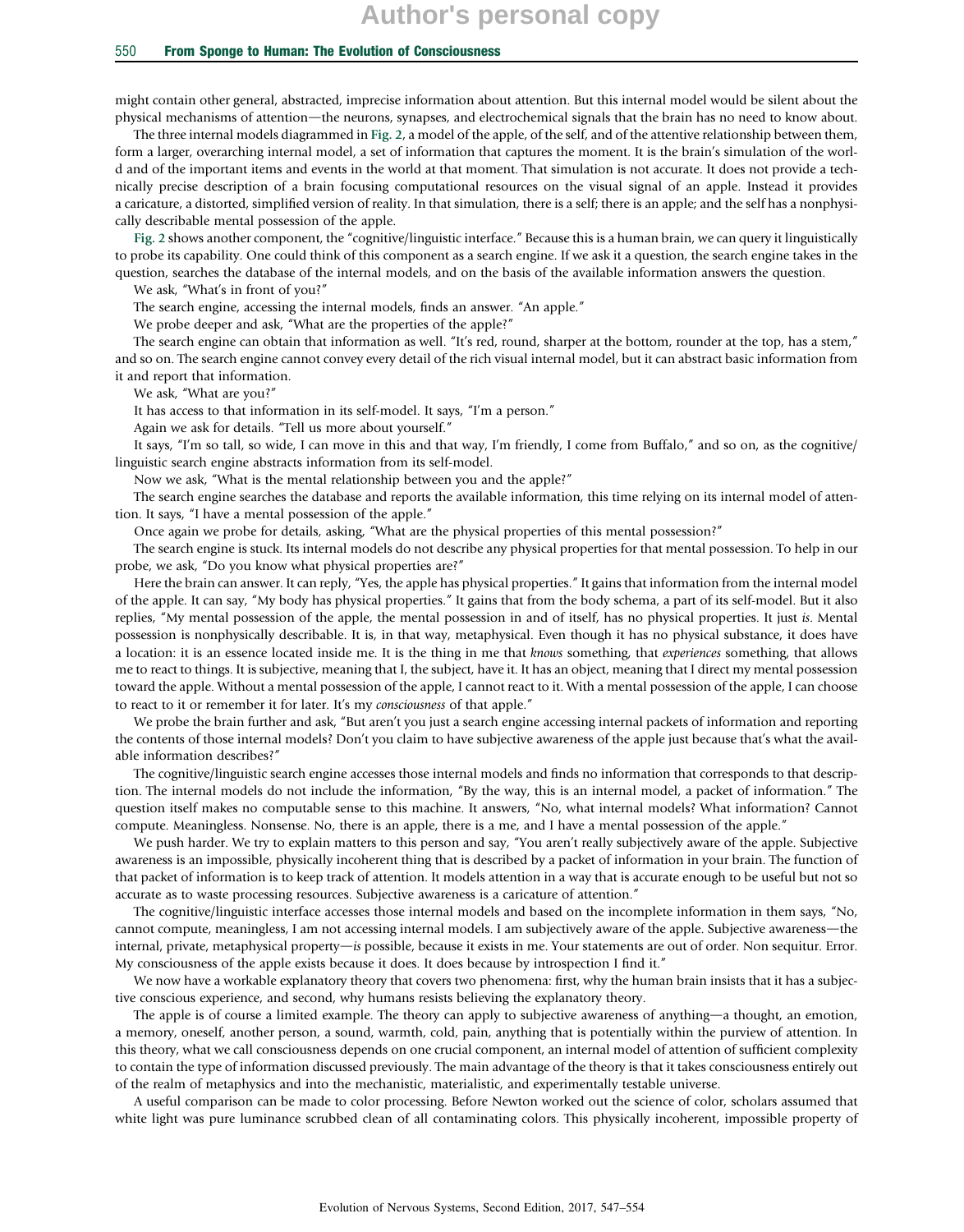purified luminance is described by an internal model in the brain, a construct of the early processing stages of the visual system. It is a quick-and-dirty but effective way to model an important feature of the real world. People were captive to that evolutionarily builtin model. Even now that we know the truth intellectually, we cannot turn off that internal model. It is not a matter of choice. When you look at something white, your visual system still constructs that same internal model of pure luminance stripped of color.

We are left with two ways to understand the color white. Intellectually we know it is a mixture of all colors. Introspectively, we obtain a different answer that we cannot think away—white is pure luminance. We may know that the introspective answer is wrong, but we are stuck with it because we cannot change the evolutionary past that shaped our visual systems. Just so, in the attention schema theory, we are left with two ways to understand consciousness. Intellectually, we can realize that there is no metaphysical inner experience. It is all information. Consciousness is an impossible property that is described by a packet of information in the brain. At the same time, introspectively, we arrive at the traditional answer: I have a conscious experience, therefore it must exist. We arrive at that answer because introspection is access to internal information. The theory makes logical sense of the whole phenomenon.

#### 3.29.5 Testing Whether Awareness Is the Internal Model of Attention

The attention schema theory hinges on one proposition: subjective awareness is the brain's schematic model of attention. Moreover, in the theory, the attention schema probably evolved shortly after the evolution of attention, as a part of the mechanism that controls attention. The most basic use of an attention schema, in this hypothesis, is to help control attention. This relationship between an internal model and the thing it models can be tested experimentally.

Consider the body schema, which probably evolved as part of the mechanism for controlling the body. The body schema provides a model of the arm. That model is not always accurate. It is quite easy to introduce discrepancies between the body schema and the actual arm. When these discrepancies occur, the control of the arm is compromised in ways that are predicted by control theory (Graziano and Botvinick, 2002; Scheidt et al., 2005; Wolpert et al., 1995). The most obvious consequences are that the arm becomes less stable and more affected by external perturbations.

To test the attention schema theory experimentally, our task is to introduce discrepancies between awareness (the proposed internal model) and attention (the thing being modeled). There may be many ways that awareness can become misaligned from attention. In our experiments we focused on one particular type of misalignment, attention in the absence of awareness. The reason we focused on this particularly simple type of misalignment is that it is already established in the literature. Many previous studies have demonstrated attention to a visual stimulus in the absence of awareness of that stimulus (Hsieh et al., 2011; Jiang et al., 2006; Kentridge et al., 2008; Koch and Tsuchiya, 2007; Lamme, 2004; McCormick, 1997; Norman et al., 2013; Tsushima et al., 2006). That dissociation allows us to ask the crucial question. Does attention in the absence of awareness act like attention in the absence of an internal control model? Specifically, without awareness attention should become less stable and more affected by external perturbations.

Here we summarize one example experiment (Webb et al., 2015). The experiment concerns stability. In control theory, when the internal control model is temporarily missing, the control system is less able to maintain stability. If awareness is the internal control model for attention, then without awareness, attention should still be possible but should become less stable.

The experiment used a Posner paradigm (Posner, 1980) to measure the amount of attention drawn to a small dot. In this paradigm, first the dot is presented briefly on the right or left side of a display screen. After the dot, a test stimulus is presented on the right or left and the person must press a key to indicate the identity of the test stimulus. If the test stimulus appears on the same side as the initial dot, then reaction times to the test stimulus are typically shorter, because the dot initially and automatically drew attention to that location. If the test stimulus appears on the opposite side as the initial dot, then reaction times are typically longer, because the dot initially drew attention to the wrong location. By measuring the difference in response time between these two kinds of trials, it is possible to measure the amount of attention that was automatically drawn to the initial dot.

In our experiment, on some trials the dot was subjectively seen by subjects and on some trials the dot did not reach subjective awareness. There are a variety of ways to manipulate the subjective awareness of the dot. In the experiment summarized here, the dot was masked using a procedure called metacontrast masking. After the presentation of the dot and before the presentation of the target, two rings were presented, one centered around the dot, the other centered around the corresponding location on the opposite side of the screen. Because the mask appeared on both sides of the screen, it did not bias attention to one side. However, the mask can render the dot perceptually invisible. The exact timing of the mask determined whether the subjects were subjectively aware of the dot or not. When 50 ms were interposed between the onset of the dot and the onset of the mask, the dot became perceptually invisible to subjects, as confirmed by trial-by-trial report. When 100 ms were interposed between the onset of the dot and the onset of the mask, the dot became perceptually visible, as confirmed again by trial-by-trial report. The design therefore allowed us to measure attention to the dot when subjects were aware of the dot and when they were not aware of the dot.

In Fig. 3, the <sup>Y</sup>-axis shows the amount of attention drawn to the dot. The <sup>X</sup>-axis shows the time between the onset of the dot and the onset of the test stimulus. The red line shows the results for trials in which subjects were aware of the dot. A significant amount of attention was drawn to the dot and the amount of attention dropped gradually within the first 600 ms after the onset of the dot. The blue line shows the results for trials in which subjects were unaware of the dot. Attention was still drawn to the dot, but the time course of attention changed. It peaked and then dropped. At the 270 ms time point subjects were actually paying significantly more attention to the dot when they were not aware of it. By 590 ms, subjects were paying less attention to the dot when they were not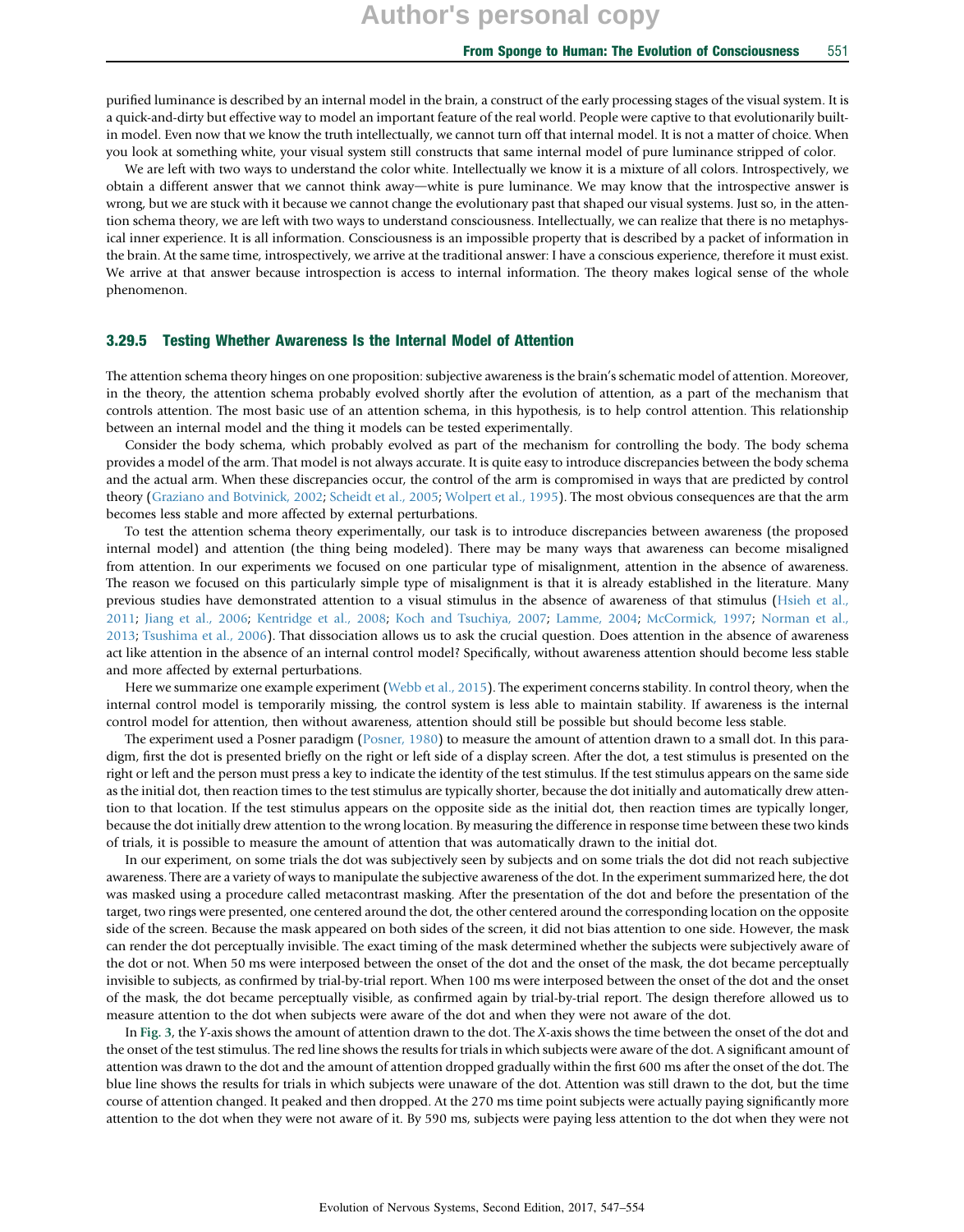

Figure 3 Testing attention with and without awareness. In this experiment, attention to a visual stimulus was tested by using the stimulus as a cue in a Posner spatial attention paradigm (see Webb et al., 2015 for details). In some trials, the participants were aware of the visual cue (red line). In other trials, they were unaware of it (blue line). Attention to the cue was less stable across time when awareness was absent. This result follows the predictions of control theory in which an internal control model helps to maintain stability of the controlled variable. The X-axis shows time after cue onset. The Y-axis shows attention drawn to the cue  $[\Delta t = (mean$  response time for spatially mismatching trials in which the test target appeared on the opposite side as the initial cue) — (mean response time for spatially matching trials in which the test target appeared on the same side as the<br>. initial cue)]. Error bars are standard error.

aware of it. When subjects were not aware of the visual stimulus, they could still attend to it, but attention was less stable over time. The hypothesis was confirmed. In this experiment, awareness acted in a manner consistent with the internal model of attention. Without awareness, attention was possible but less stable over time.

A growing number of experiments of this type (Webb and Graziano, 2015; Webb et al., 2015) point to a specific relationship between attention and awareness. The two are clearly not the same since they can be dissociated. Yet they are clearly not totally independent. They interact. Without awareness, attention is still possible, but the control of attention suffers. The relationship between them is consistent with the attention schema theory: awareness acts as the internal control model of attention.

### 3.29.6 Attributing Awareness to Others

The previous sections emphasize the role of the attention schema in low-level, automatic mechanisms that control attention. That function is obviously of great adaptive value and we suggest it originated early in the evolution of nervous systems. However, we also suggest that the attention schema took on other roles in evolutionary time and that one significant evolutionary expansion was the use of an attention schema to model the attentional states of others. Awareness may be foundational to social perception.

Determining when in evolution this additional function arose is difficult. Humans have a capacity for theory of mind, or inferring the complex mind states of others (Frith and Frith, 2003; Wimmer and Perner, 1983). Whether nonhuman animals do is controversial, but by some reports apes do (Call and Tomasello, 2008; Premack and Woodruff, 1978) and crows do (Clayton, 2015). One limitation of the work on theory of mind is that it tends to focus on relatively complex cognitive problems that may be outside the capacity of many animals. A zebra may not have the ability to infer all the contents of a lion's mind, but it may be able to attribute a more basic property to the lion: Is it aware of me? Is it aware of my calf? Attributing a state of awareness is useful not just for prey-predicting predators, but also for social interaction within a species. Dogs show an ability to intuit the awareness of other dogs (Horowitz, 2009). If the ability to attribute awareness to others is present in primates, dogs, and even crows, and if that ability has an origin in a common ancestor, then it may have first evolved at least 350 million years ago. Clearly the ability has evolved since then and in humans it appears to be particularly elaborated. **Example 12**<br> **Example 12**<br> **Example 12**<br> **Example 12**<br> **Example 12**<br> **Example 12**<br> **Example 12**<br> **Example 12**<br> **Example 12**<br> **Example 12**<br> **Example 12**<br> **Example 12**<br> **Example 12**<br> **Example 12**<br> **Example 12**<br> **Example 12** 

We suggest that consciousness in humans is at least as much a matter of attributing it to others as it is a matter of one's own private consciousness. By attributing consciousness to others, we do not mean an intellectual exercise or a deduction that consciousness may exist in someone else. We refer to an automatic process. It is better described as perception rather than cognition. It cannot be chosen or turned off. When projecting awareness onto someone else, we are ourselves not necessarily aware of it. We intuit that Joe is aware of the cookie, or unaware of the puddle in front of him, and we use that perception to predict his behavior and thus better interact with him. After all, Joe's behavior is dominated by the focus of his attention. If we want to predict his behavior, it would be useful to have an internal model of his attention, an attention schema that we can use to attribute awareness to him.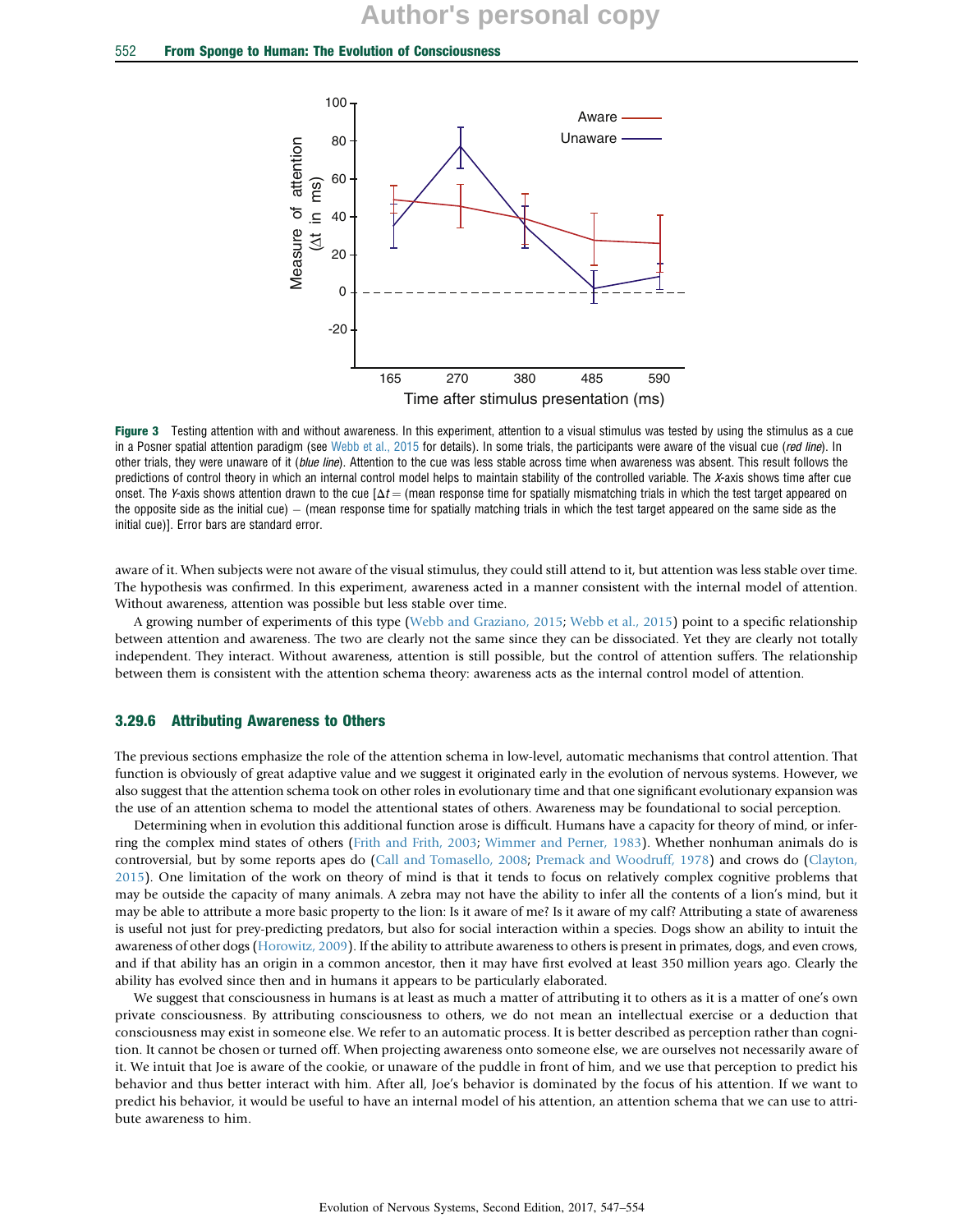In the attention schema theory, attributing awareness to others and attributing awareness to oneself diverged from the same underlying brain mechanism. At least some evidence supports an overlap in the brain networks involved in those two functions. Damage to the temporoparietal junction (TPJ) can lead to neglect, a loss of awareness of objects and events on the side of space opposite to the brain lesion (Critchley, 1953; Halligan et al., 2003; Vallar, 2001; Vallar and Perani, 1986). Yet the TPJ has also been implicated in attributing mind states to others (Saxe and Kanwisher, 2003; Young et al., 2010). We recently found that a relatively dorsal and posterior subregion of the TPJ participates in attributing awareness to others (Kelly et al., 2014). When that specific region of the TPJ was disrupted, the participant's own awareness of briefly presented stimuli was also disrupted. When other, control regions of the TPJ were disrupted, stimulus detection was unaffected. These results support the hypothesis that the brain mechanisms for attributing awareness to others and to oneself overlap in the cortex.

Humans attribute consciousness to far more than just other people. We attribute consciousness to characters in a story. We attribute consciousness to puppets or dolls. Even when we know intellectually that a puppet has no mind, we still fall for the social perceptual illusion. We get angry at the coffee machine when it doesn't work. Humans have been known to attribute consciousness to storms, rivers, and even empty space. We attribute consciousness to ghosts and gods. Human spirituality is all about the tendency to perceive consciousness in almost everything around us, human or otherwise. The attention schema theory may seem on first sight like a trivial technical proposition—awareness is an attention schema. Yet when the implications of that trivial technical proposition are unfolded, it turns into a theory of consciousness and a theory of the spirit world.

#### 3.29.7 Summary: What Living Things Are Conscious?

In the attention schema theory, conscious experience is an evolutionary outgrowth of attentional processing. Attentional processing is only present in animals that have a nervous system. Hence in this theory (to the disappointment of poets) plants, fungi, bacteria, sponges, and other living things without nervous systems do not have anything like conscious experience. Many types of animals have some simple forms of attention in the sense of networks of neurons that can selectively enhance some signals over others. That selective signal enhancement is a precursor to conscious experience, but does not itself confer conscious experience. In the present theory one could not say that the crab eye, or for that matter the human retina, has a conscious experience.

Apparently all or almost all vertebrates have a central attention controller, the optic tectum. In the theory, a central controller of attention requires an internal model of attention. That internal model, the attention schema, is a constantly updated set of information that describes at least some general, useful properties of attention. Like all internal models in the brain, it is incomplete and sometimes in error. It is, in effect, a caricature of attention. Yet having an internal model of attention does not necessarily confer conscious experience. That depends on the information content of the model. We suggest that in the case of the optic tectum, the internal model describes mainly overt attention. It presumably models the dynamics of the sensory-driven movement of eyes, head, and body. The information in that internal model would not describe anything we would recognize as conscious experience. And yet it is functionally similar. It is an evolutionary precursor to conscious experience. Thus frogs and fish have a mechanism that is functionally similar to consciousness, but most people would probably not recognize it as such.

Birds, reptiles, and mammals have a forebrain structure—the wulst in birds and reptiles, the cortex in mammals. Its role in attention has been studied extensively in mammals, especially primates. Unlike the more limited sensory-motor style of attention controlled by the optic tectum, cortical attention can be overt or covert and can be directed to external sensory events or to internal cognitive and emotional events. It can result in more complex, context-dependent reactions and can also result in information being stored in memory to potentially guide future behavior. An internal model of attention for the cortical control of attention would therefore need to be much more complex than an internal model of attention for the tectal control of attention.

In the attention schema theory, the brain constructs an attention schema to help in the cortical control of attention. That internal model depicts a caricature of attention. It is that caricature of attention that we call conscious experience. In the theory, conscious experience is an impossible, physically incoherent thing that is described by a packet of information in the brain and serves as a useful caricature of attention.

We speculate that this type of attention schema may be present in some form in birds, reptiles, and mammals. In this speculation, those animals have at least a simple form of something that most people would recognize as conscious experience.

In the attention schema theory, the attention schema also evolved a related function, the ability to model the attentional states of others. This evolutionary change may have occurred gradually. Crocodiles are highly social animals and it is possible that they have some ability to model the attentional states of others—in effect, to attribute conscious states to others. Many bird species are also highly social and might be able to model the attentional states of others. Primates are excellent at social cognition, and in humans this social use of an attention schema appears to be especially well developed and is used promiscuously. We can attribute conscious experience to almost everything, whether it is living, nonliving, or purely imaginary. The adaptive value of this ability to attribute conscious experience to others is, first, to predict the behavior of others, and second to allow for complex social cooperation.

To end with the obvious, only humans have humanlike consciousness. It is not necessarily superior to the consciousness of other animals. It is simply species-specific. In addition to the processes discussed so far, humans also have a rich cognitive layer and a linguistic capacity. We not only have that internal packet of information that describes conscious experience, but also have the capacity to cogitate and talk about it.